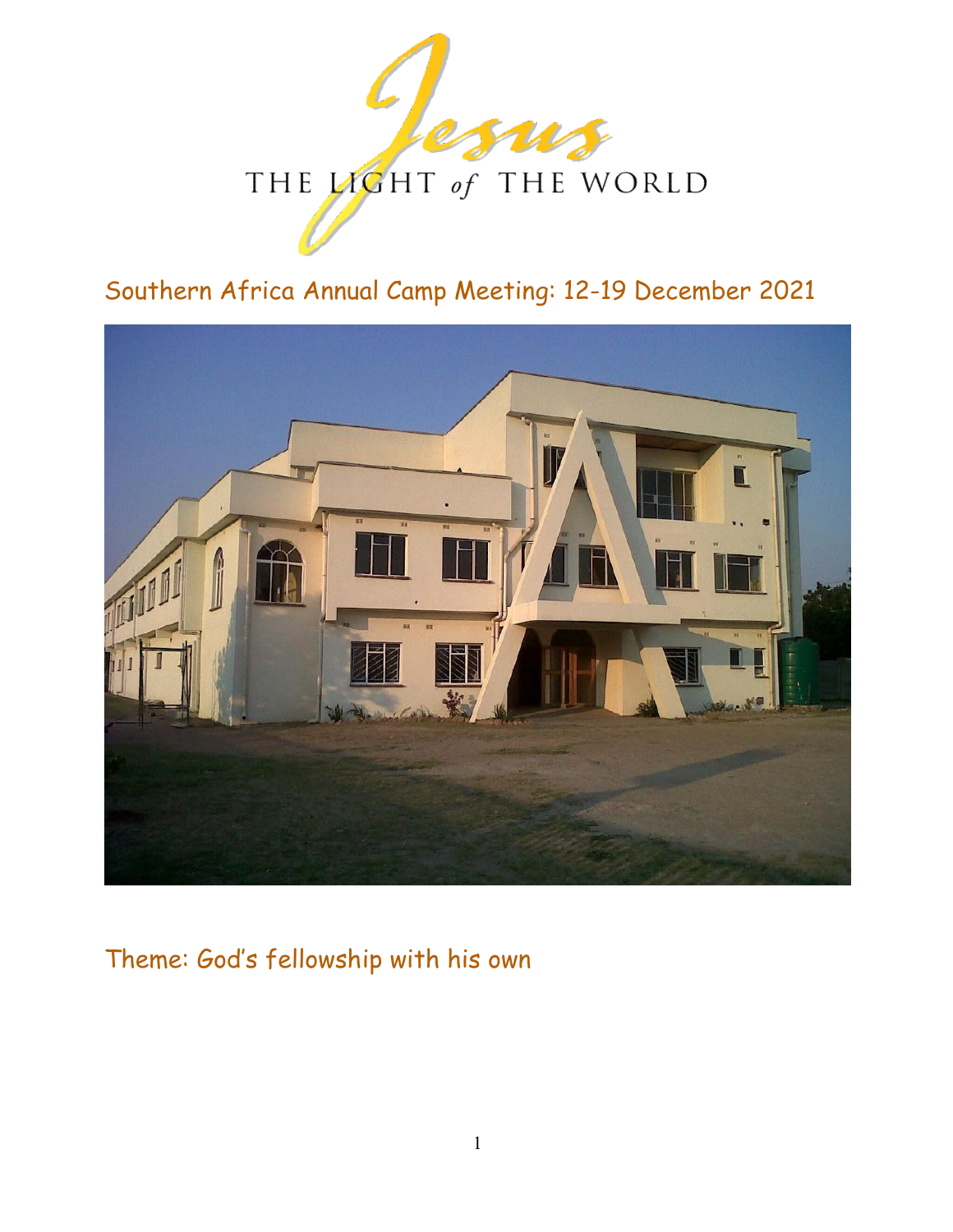### 2021 Southern Africa Camp Meeting Overview

The 2021, Southern Africa Camp Meeting was memorable and distinct from other Camp Meetings. Pre-camp meeting preparation was characterized by morning prayers, the brethren convening from 5am – 6am virtually on the ZOOM platform every Monday to Saturday. Those who did not have access to the platform gathered physically at the church sites or joined in the Spirit from their homes. The camp meeting was unique and memorable as we worshiped together with some of our brethren following re-unification after nearly two decades apart. The separation had occurred after the enemy of our souls brought in some misunderstandings following leadership change in the Southern Africa District.

Due to the COVID-19 restrictions, this camp meeting was graced by some brethren physically attending services at the Highfield, Harare church whilst many joined in the services online through Zoom, YouTube and Facebook. Services were livestreamed on these platforms from different countries: Zimbabwe, South Africa, Namibia, Botswana and Malawi. Zoom attendees peaked at over 250 and online viewership on other platforms peaked at 64 views during the camp meeting. In Zimbabwe, brethren from across the country travelled to Harare for the Workers' Conference. About 278 people physically attended the workers' conference and 450 people attended the Opening Service in person at the Highfields, Harare church.

Ordinarily the camp meeting runs for a fortnight, but due to limitations associated with a virtual camp meeting, this year the camp meeting was held over nine days. There were three services during the weekends and two services during the week. Because the normal school calendar was disturbed by the lockdowns and many of the brethren's work schedules were also disturbed, bible teachings were held in the evenings when many people would be available. The youth services and the children's service were held at 1500 hours, when many of the young people would be back from school. An inspirational concert was featured on the last Saturday of the camp meeting which took the brethren down memory lane and it felt as if we were all gathered in one place! Some of the featured services are summarized in the following pages: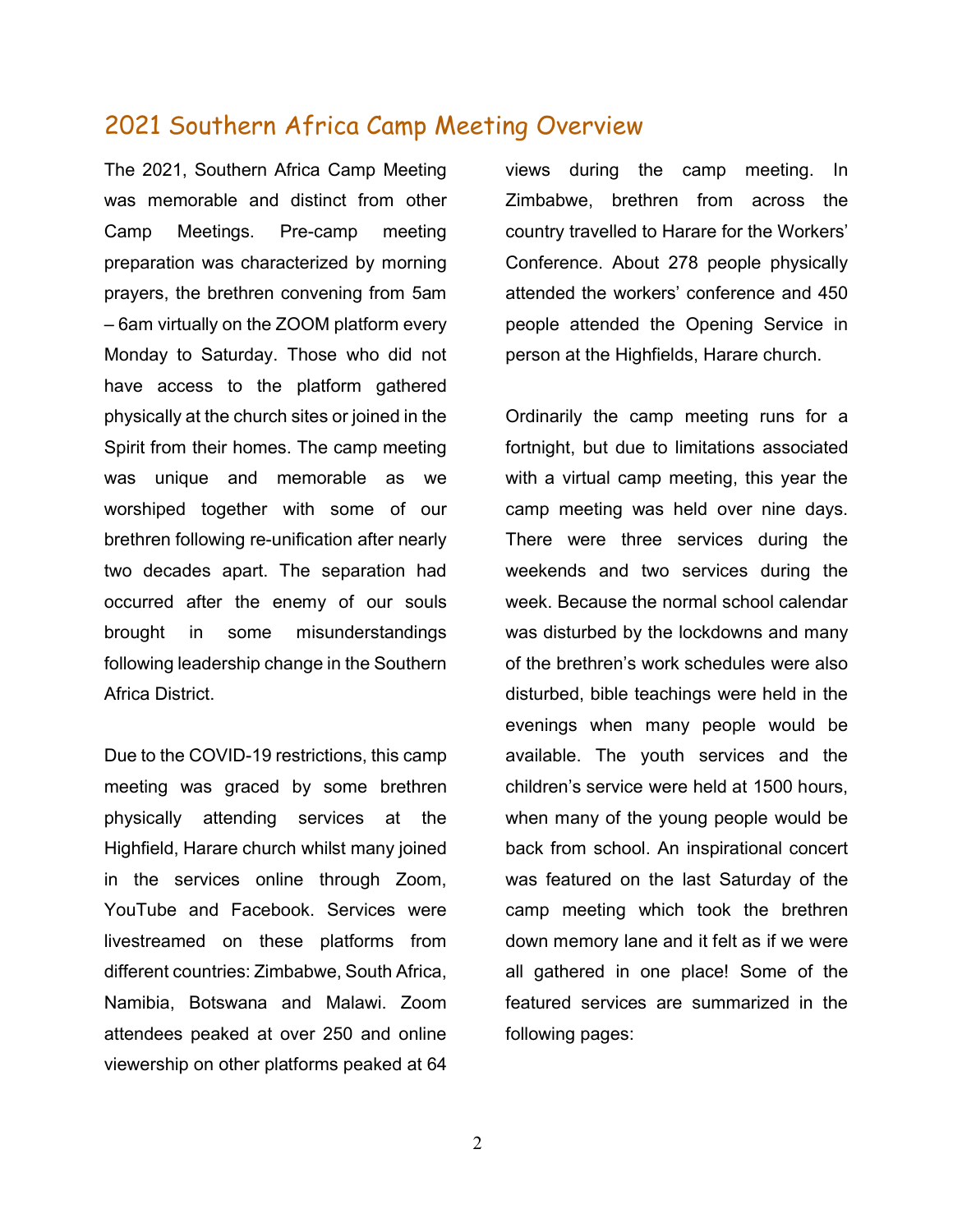# Bible Teachings & Devotional Services

God's fellowship with His Own people: By Regional District Superintendent Brother Onias Gumbo



This bible teaching opened by a text from Genesis 1:26-28 revealed that fellowship entails the existence of a relationship and that mankind lost fellowship with God when Adam disobeyed God in the Garden of Eden. Eve was clear of God's instruction regarding the tree in the middle of the garden but she chose to disobey. In like manner the word of God has been revealed to mankind and all have been given the choice of whether or not to obey the truth.

Attendees were exhorted to be born again, sanctified and filled with the Holy Ghost and fire in order to put on and maintain the image of the new man created in the likeness of God . Signs and wonders will follow as part of the package of privileges received from God. Therefore Christians have no need to go about scouting for signs and wonders. God's fellowship with His own is enjoyed miraculously on a daily basis and will last eternally for those who strive to remain as the beloved children of God.

### The Kingdom Of God: By Brother Newton Jaravani

The bible teaching had a climax on Psalm 15: 1- 5. It drew parallels between earthly authorities, their leadership styles and the glorious soon coming reign of Jesus Christ, to show that the imperfections in earthly kingdoms will be no more. Instead it will be a powerful, peaceful and glorious kingdom of Christ and his saints. An opportunity to enter God's kingdom is presented through salvation as Nicodemus was told in John 3:3.

Many Jews including Pharisees and Sadduces failed to recognize Jesus because they expected the Messiah to come with much pomp and fanfare befitting earthly kingdoms. Their hearts were hardened through unbelief which made it impossible for them to be partakers of God's plan of salvation. Even in our day a lot of people are bound by unbelief. Christ is the way for "whosoever will" to enter the heavenly kingdom.

At the end of time, Christ will hand over His Kingdom back to the Father. While He sits at the right hand of God's throne today, whosoever will may come and be released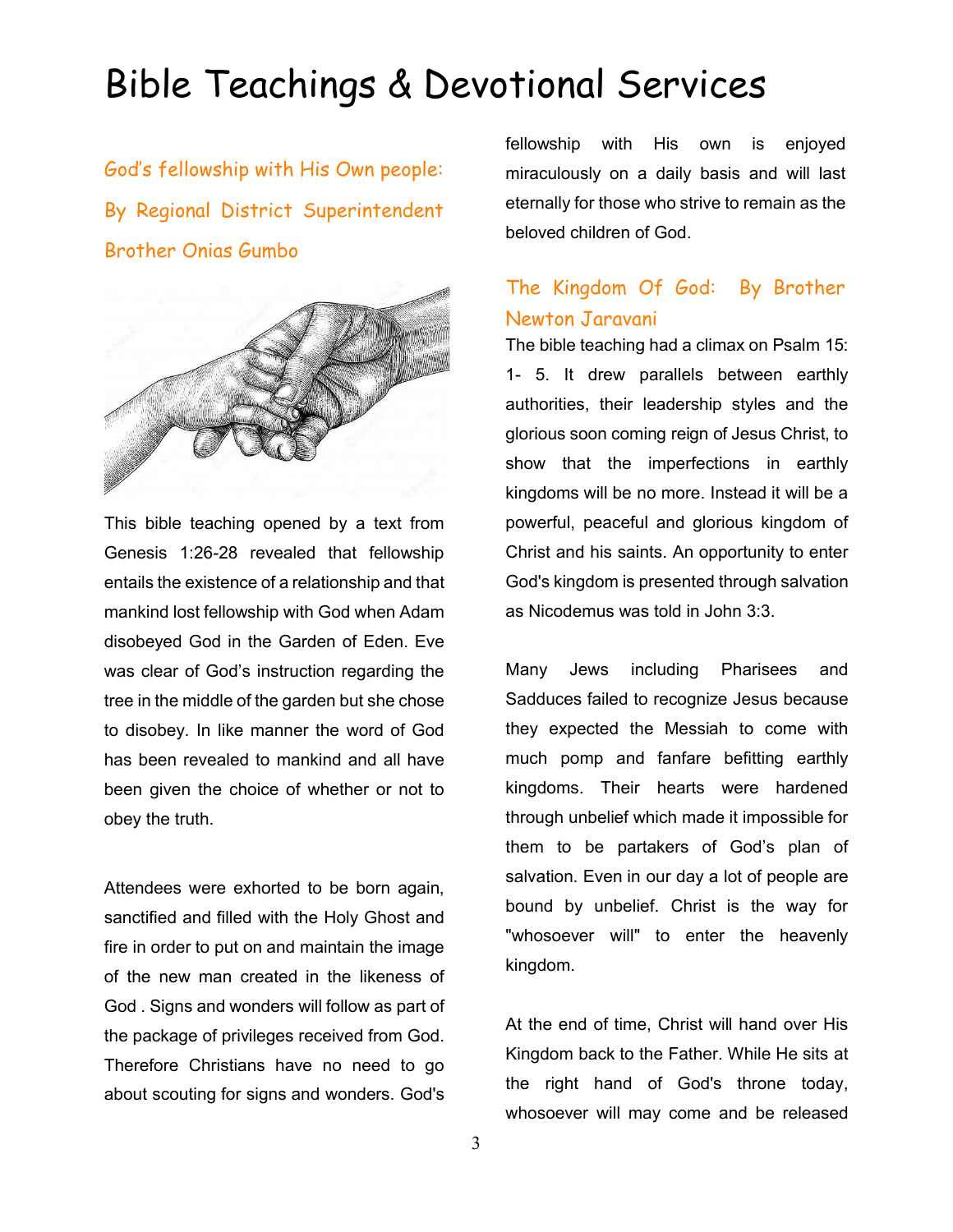from the servitude of sin. Those who are saved, and remain faithful will enjoy the eternal rewards in God's kingdom.

## The Three Basic Christian Experiences: By Brother Zaccheus Oyedukun

This bible teaching which opened with Psalms 11: highlighted that the experience of salvation frees one from the bondage of sin and condemnation. To receive the experience, one believes with the heart, with their mouth confession is made. Sanctification deals with the inbred sin that makes all human beings inclined to a sinful nature. In order to be sanctified one must consecrate their life and faithfully approach God in prayer. Sanctification is evident in believers' holy actions, reactions and motives. Sanctification manifests in unity among believers. The Baptism of the Holy Ghost and Fire avails power for service. In order to receive the gift, one must fully dedicate one's life to God. These three Christian experiences are foundational and instantaneous but the evidence is continuous.

## The Rapture of the Church: By Brother Lordick Motshidisi

This bible teaching indicated how God always spares His own people from His wrath. The people in the days of Noah, could not fathom the possibility of a flood. While they were in their spiritual slumber, it rained heavily and suddenly the flood was upon them. While the saints of God will rejoice to be raptured with Christ, it will be a time of terror for those who will not be prepared. The question still begs " Are you ready for the rapture?"

The second coming of our Lord Jesus Christ is distinguished by two separate events: the rapture of the church and the revelation of Christ. Christ will first come secretly to take His waiting bride to the Marriage supper, then return publicly with His saints to reign on earth for a thousand years. The rapture will be sudden and without warning. As a thief comes at a time when the household is relaxed and least expecting him, Jesus will return, when people are least expecting him. Blessed are those servants who will be found ready when the Master comes because they will be greatly rewarded.

### The Great Tribulation & the Antichrist- By Brother Confidence Nemaungane

The bible teaching showed that the Great Tribulation will take place between the rapture of the church and the revelation of Christ. While the marriage supper is taking place in heaven, the great tribulation will be ongoing on earth. The great tribulation will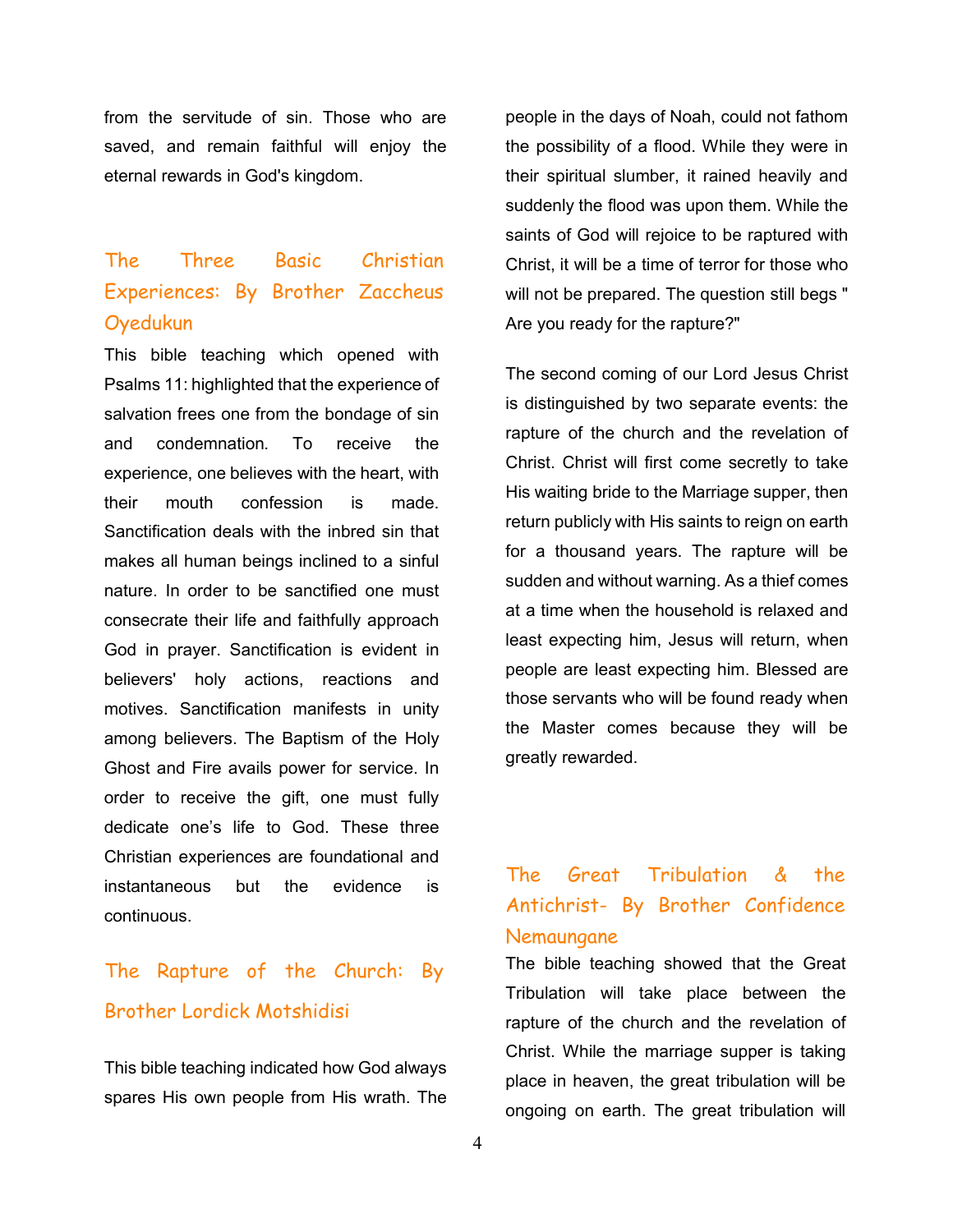last for seven years. The man of sin will be revealed in the form of a human being who will be used mightily by Satan to show signs and wonders to deceive nations. All those whose names are not written in the book of life will worship him. The devil will put a mark of 666 on his followers to identify them with himself and no one will be able to buy or sell without the mark.

The era of the Great tribulation will end at the return of Christ at his revelation. We must all aim for the rapture of the saints so that we will be spared from pain and distress of the Great tribulation.

## The Great White Throne Judgement-

#### By Brother Kwaziso Bhosha

The Great White Throne Judgement expounded from Revelations 20: 11-15 takes place at the end of the millennial reign of Christ before the New Heaven and New Earth are ushered in to replace this sin blighted world. This bible teaching emphasized the importance of being saved to have our names written in the Lamb's book of life. Those whose names are found in the Book of life will escape the Great White Throne Judgment and its consequent penalty of the second death in the lake of fire. It was revealed that God maintains efficient and complete records in heaven. Those who did not repent will appear at the Great White Throne

Judgement. All men will be judged according to their works. Saints were admonished to be overcomers and have a part in the first resurrection which will occur at the rapture of the Church so that the second death may have no power over them.

## Distinction from the World- By Brother Assah Chimeri

This bible teaching showed distinguishing attributes for God's people in a sinful world. Separation from the world is a command from God Himself. Our being in the Gospel is through Jesus Christ who was never of this world. True Christians live on this earth without a love for things of this world. Daniel purposed in His heart that he would not to defile himself with the food of the king and was able to stand for his faith. The three Hebrew boys chose to be thrown into the furnace than to bow to the king's idol. There are many examples in the Bible of people that chose to distinguish themselves from the world.

Self-denial is key in being separate from the world. In addition, brotherly kindness is a key distinguishing factor between the children of God and the world. When Christ is in us, He will not allow us to conform to the methods and practices of this world. He desires us to be like Him – distinct and separated from the world.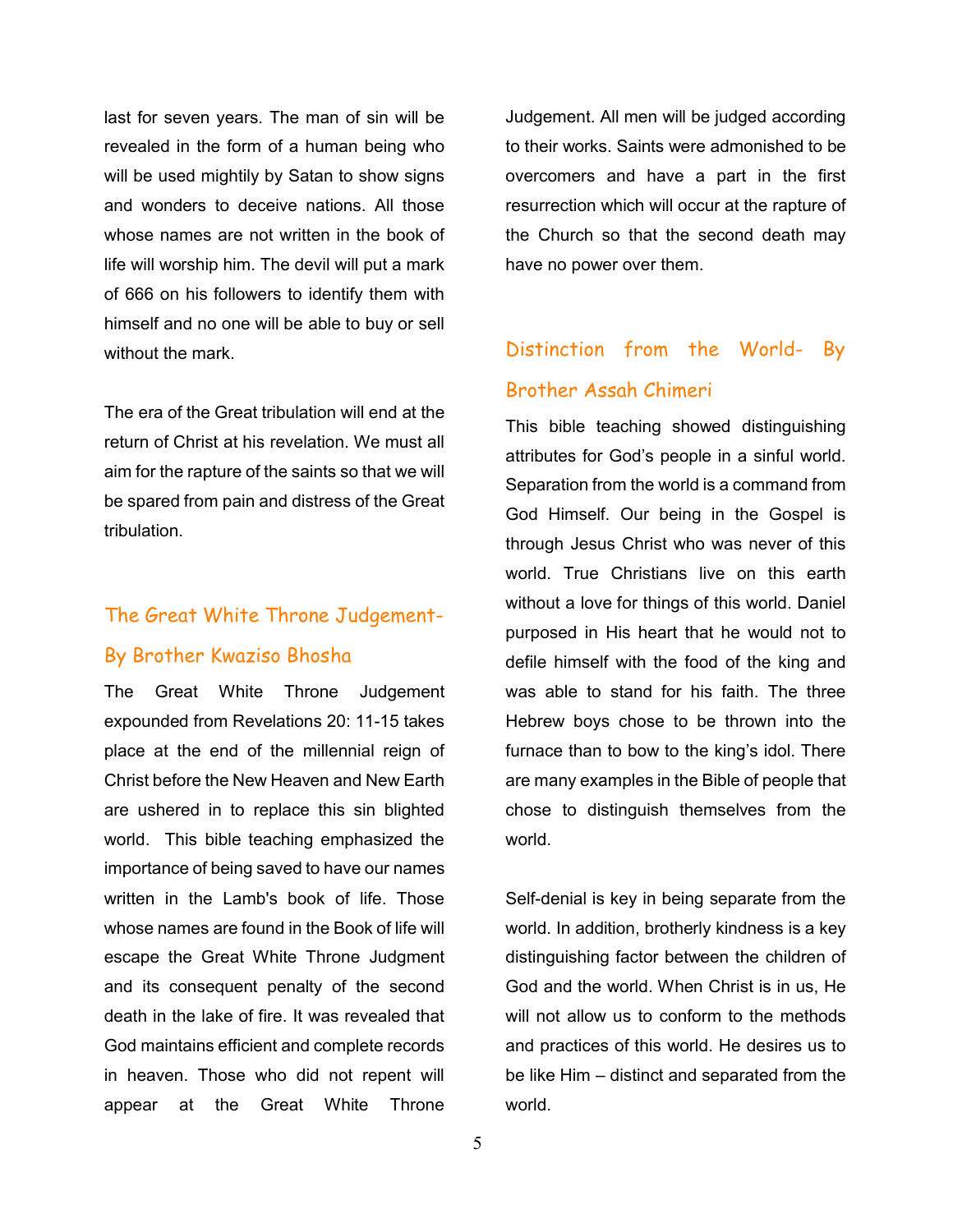## Worshiping God: By Brother Onias Gumbo



The bible teaching revealed that worshipping God is the business of the redeemed children of God. When one is in

Christ, one is a new creature. The new creature is able to appreciate God, to understand the value of God and to fear him. The kind of understanding that the new creature is given, impacts the person's actions and way of life. The new way of life is the true worship of God. This kind of worship brings about the full surrender and acceptance of the superiority of God over one's whole being.

Some examples of true worshippers of God in the Bible include the poor widow who gave the little she had. Jesus said that of all the people that had given their gifts, the widow was the greatest giver. We also read of how the believers in the early church were selling all they had and sharing all with the other believers. Their mindset was "Take all, but give me Jesus!" The wise men from the East came to worship the baby Jesus with precious gifts. Their goal was to offer their lives, treasures and hearts to God. This is what worship entails!

The Holy Spirit is in charge of worship in those that are new creatures. Worshipping God will begin on this earth and it will last throughout eternity.

# Youth, Children & Evangelistic Services

### The Mind Of Christ: By Brother

#### Killian Nyamuona

This evangelistic message taught that the thoughts of a person determine that person's destiny. The authority who wins and controls one's mind controls one's destiny. The world is constantly supplying information that congests man's mind in a bid to win all the attention. Social media is awash with all kinds of information. The word of God tells us about vain thinking in Philippians 2:3 and

Ephesians 4:18-20 reminding us that vain thinkers will have darkened thoughts. The devil whispers to their ears suggesting that what is good is evil and what is evil is good. Those who obey him end up chasing after evil to their destruction instead of righteousness.

James 3:14 warns the Christians about the danger of the carnal mind, which focuses on earthly, sensual, and devilish activities. Saved youths were admonished not to want to be like the children of the world but desire the sincere milk of the world in order to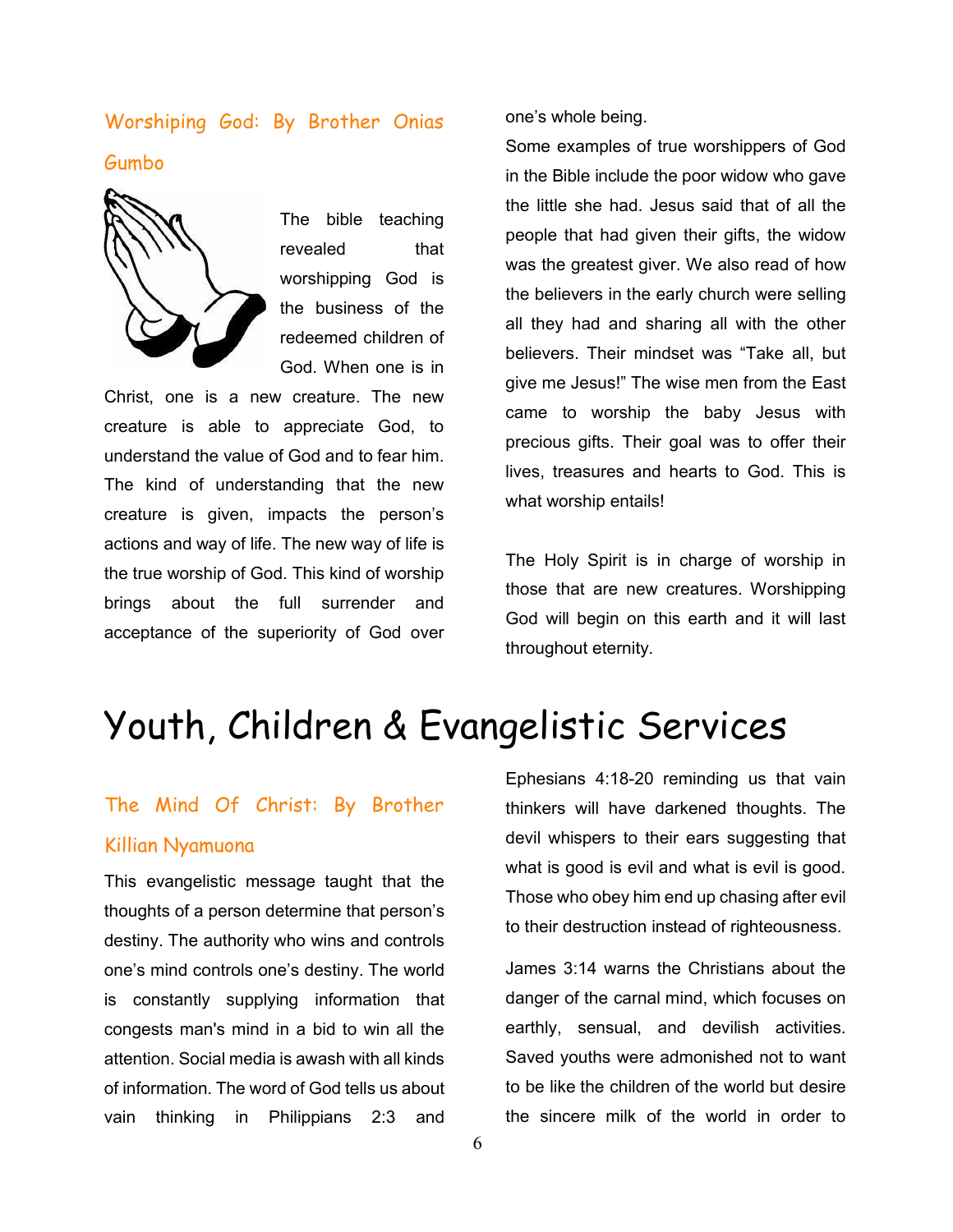mature spiritually.

## Shall He Find Faith On Earth?- By Brother Samuel Jegede

Another youth service warned of the danger of the little foxes that spoil the vine as written in Songs of Solomon 2 vs 15. Youths were reminded not to love the world and its evil treasures as this has caused many to experience spiritual shipwreck in their lives.

For one to have faith in God, the first step is for one to receive salvation. This generation is full of young people who believe they know it all and are wise in their own eyes. Despite what the world may say, the timeless principles that God put in His word stand true over the ages. If youths stand up together for what is right before God, that will build future generations which fear God.

# The Dangers Of Apostasy- By Brother Sydney Kaseke

This Youth Service expounded the text from Romans 1:21, warning all people not to ignore the word they have heard. It was revealed that God can leave a stubborn person to their devices, leading to their inevitable destruction but an opportunity to escape and hide under God's wings was still available.

Over the years, many individuals had turned against the principles of righteousness they once embraced. The Church of God lost many youths to the world. Since they rejected God, God also rejecting them, resulting in them losing their lives miserably under questionable circumstances.

All were reminded to put a high premium on godliness and consider the immense sacrifice that Jesus Christ made for the salvation of mankind.

## God's Kindness To The Sinner- By Brother Jameson Nkiwane

This Evangelistic message expounded from Luke 7:37-50 revealed Christ's love and mercy toward the worst sinner. The brokenness in the heart of the woman who was considered a sinner by Simon, a renowned Pharisee who was privileged to invite Jesus for supper at his home, paid an eternal dividend when she was saved. Jesus prophetically let this woman honour Him by anointing his feet with her precious ointment and wiping them with her own hair shortly before Jesus died on the cross and was hurriedly buried.

The message warned of the danger of selfrighteousness exhibited by the Pharisee who doubted that Jesus was indeed a prophet. Carnality still causes many people like Simon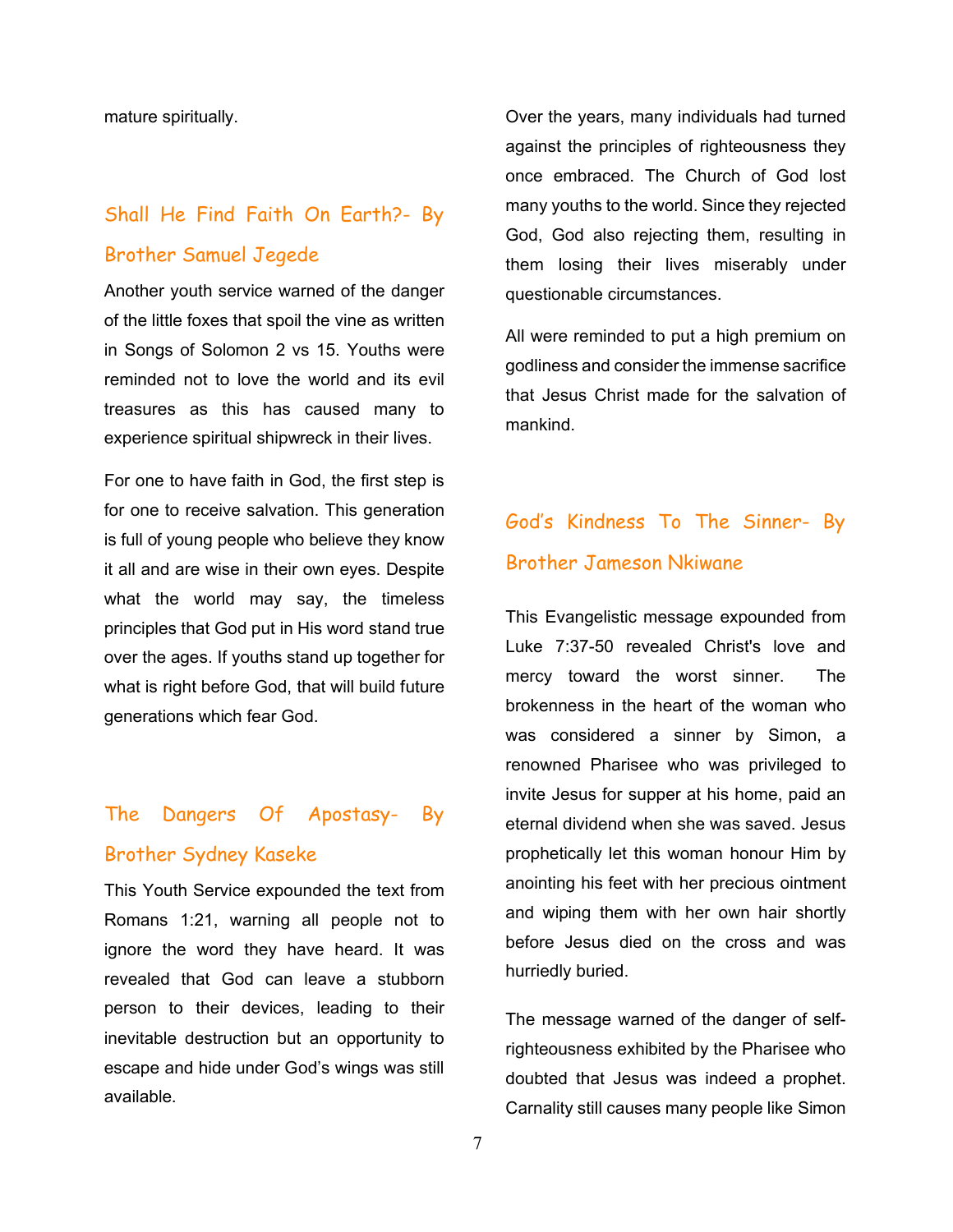to miss glorious opportunities from God. Without confession of sins committed, good works alone cannot bring salvation for the soul, but Jesus will never disappoint a penitent seeker.

# The Gospel That Comes By

#### Revelation- By Brother Edwin Mashau

This evangelistic message highlighted the importance of receiving a revelation of Christ in this life. If Christ does not reveal himself to us, our worship will be void of the requisite understanding. The criminal confessed how he was justly being crucified for his sins and how Christ was undeserving of the cruel death on the cross. Unlike his counterpart who despised Jesus, his penitent, simple and short prayer of faith: *"Lord, remember me when thou comest into thy kingdom"*  immediately transformed him from a malefactor (a robber) destined for hell into a saint destined for Paradise This incident illustrated the sufficiency of the price paid for the salvation of mankind.

## The Word Of God Is Light- By Brother Christopher Nkhata

The Evangelical Message was expounded from Psalm 119:105. David said *"Thy word is a lamp unto my feet, and a light unto my path."* David was declaring that as he went about his everyday life, the word of God led

and directed him! Christians should wholly depend on the word of God for enlightment through the Holy Ghost.

Reading from 2 Kings 22, Hilkiah found the book of the law of God which was lost. How sad to have the essence of the word of God missing from the church! The book was given to Shaphan the scribe who in turn read it before the king. When the king heard the words of the book, he rent his clothes in humility. He realized that there was grave danger looming ahead.

In our day many perils including drought, pestilence and earthquakes ravage many countries. The world is currently reeling under the scourge of COVID 19 and its variants because people's hearts have departed from God. Scientific language expressions are used to blind man to the effects of the wrath of God, as man desperately try to explain certain disastrous occurrences under natural phenomena such as climatic change yet their origin is spiritual and a curse to the human race. Only full surrender to God and submission to His revealed will through the word can save mankind from these catastrophes which are propelling man to their eternal damnation.

Marriage Seminar- Anchored by Brothers Kwaziso Bhosha and Felix Panganayi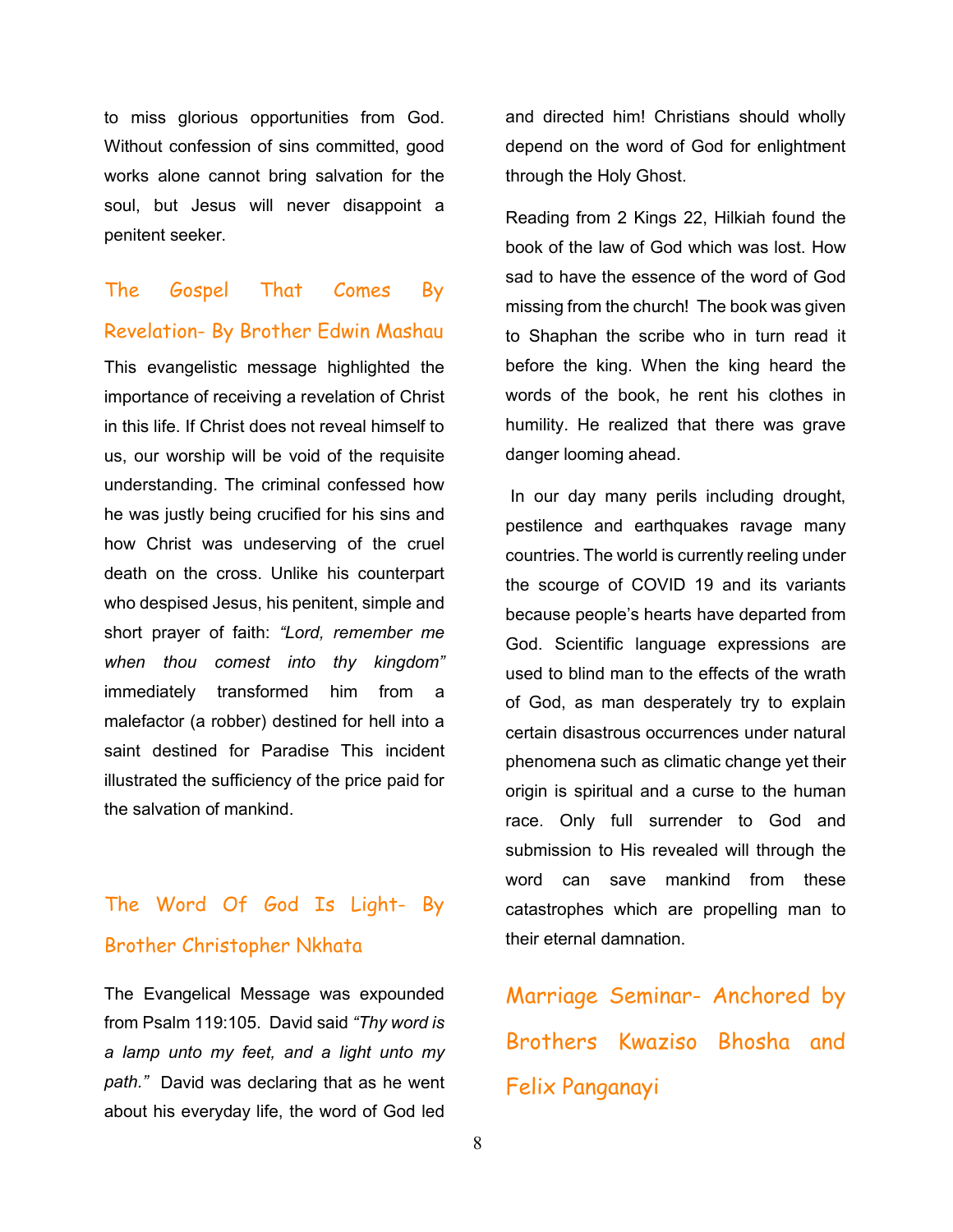

Highlights of the seminar included topics such as preparing for marriage, courtship, counselling, the wedding day and the ministry's support for

newlyweds.

Marriage is a divinely instituted union between man and woman and any other unions outside that are an abomination to God. There is absolutely no room for divorce and remarriage when the other party is alive. The example of Eliezer seeking a wife for Isaac under lined the importance of marriages being authored by God while individuals are in prayer. Marriage should be based on the exposition of the whole truth with individuals making realistic representations of their faith in God and towards each other. Sexual and spiritual purity should always be maintained not only during courtship, but also throughout any successful marriage.

Family finances are God's provision to be well managed with responsibilities being considerately shared between husband and wife since the two have become one. As conflicts are inevitable in marriage, what matters is that when they occur, they are resolved in a godly manner. Humility and honesty are necessary ingredients of successful marriages.

# Children's Service: A Gift- By Sister Evidence Rusere



The Children Service highlighted that God loves children. Because of this, He gave Jesus Christ to

save us from our sins. A gift is something that we do not deserve or choose. God loved us so much that He gave us a wonderful gift  $-$ Jesus. When one gets a nicely wrapped gift and they do not know what is inside, what is it that matters the most? The gift wrap or the gift inside? It is the gift! Some children act as if it is the wrap that matters. Some children come to church to play. Others say they will get saved later. They are like that child who receives a teddy bear present from their mum or dad. They quickly open the present, throw away the teddy bear present, and start playing with the wrapping paper. When Jesus says, "Give me your heart, " some children refuse and promise to give Him their hearts when they are older.

If you accept salvation, you are like an obedient child accepting a precious gift from a loving parent. You will love it and play with it. This gratifies the parent to buy you more gifts. Have you accepted this wonderful gift of Jesus as your friend?